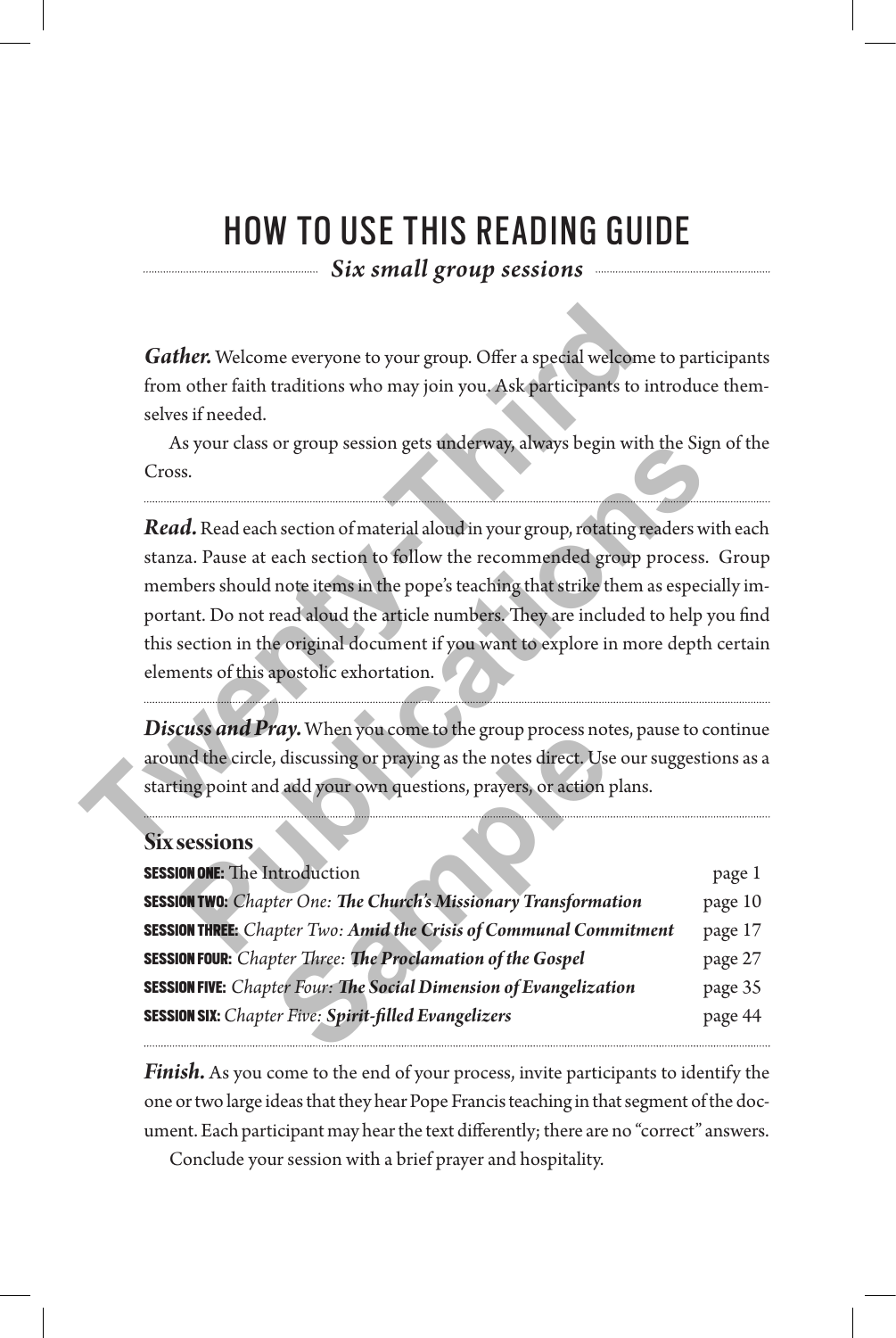# INtroduction

 **1** *Those who have a true encounter with Christ find their lives filled with happiness. This is a deep happiness that brings inner emptiness to an end because these Christians are set free from selfishness. They are saved. I want to encourage everyone who experiences this to spread the word, beginning a new chapter in the history of the Church.*  **Those who have a true encounter with Christ find lives filled with happiness. This is a deep happiness that inner emptiness to an end because these Christians are from selfishness. They are saved. I want to encourage expl** Those who have a true encounter with Christ find their<br>lives filled with happiness. This is a deep happiness that brings<br>inner emptiness to an end because these Christians are set free<br>from selfishness. They are saved. I w

## **I. Deep happiness that is shared with others**

In today's world, we are subject to a blizzard of temptations that lead us away from this authentic happiness. Whenever we become selfish, seeking pleasure and profit only for ourselves, we can no longer hear God's voice. Many baptized Christians are led away from faith by this. They become resentful, angry, and listless. God does not want this for us. **SECUTE: SHARED WITH OTH**<br>
World, we are subject to a blizzard of<br>
com this authentic happiness. Wheneve<br>
easure and profit only for ourselves, we of<br>
tany baptized Christians are led away if<br>
resentful, angry, and listles

 **3** So I now invite all Christians throughout the world to pause at this very moment in their lives and allow their hearts to be touched by Christ. Be renewed! Do this daily. I mean this invitation for everyone, and no one should think they are not invited. If you take the risk of giving yourself, heart and soul, to Christ, he will respond each and every time. He never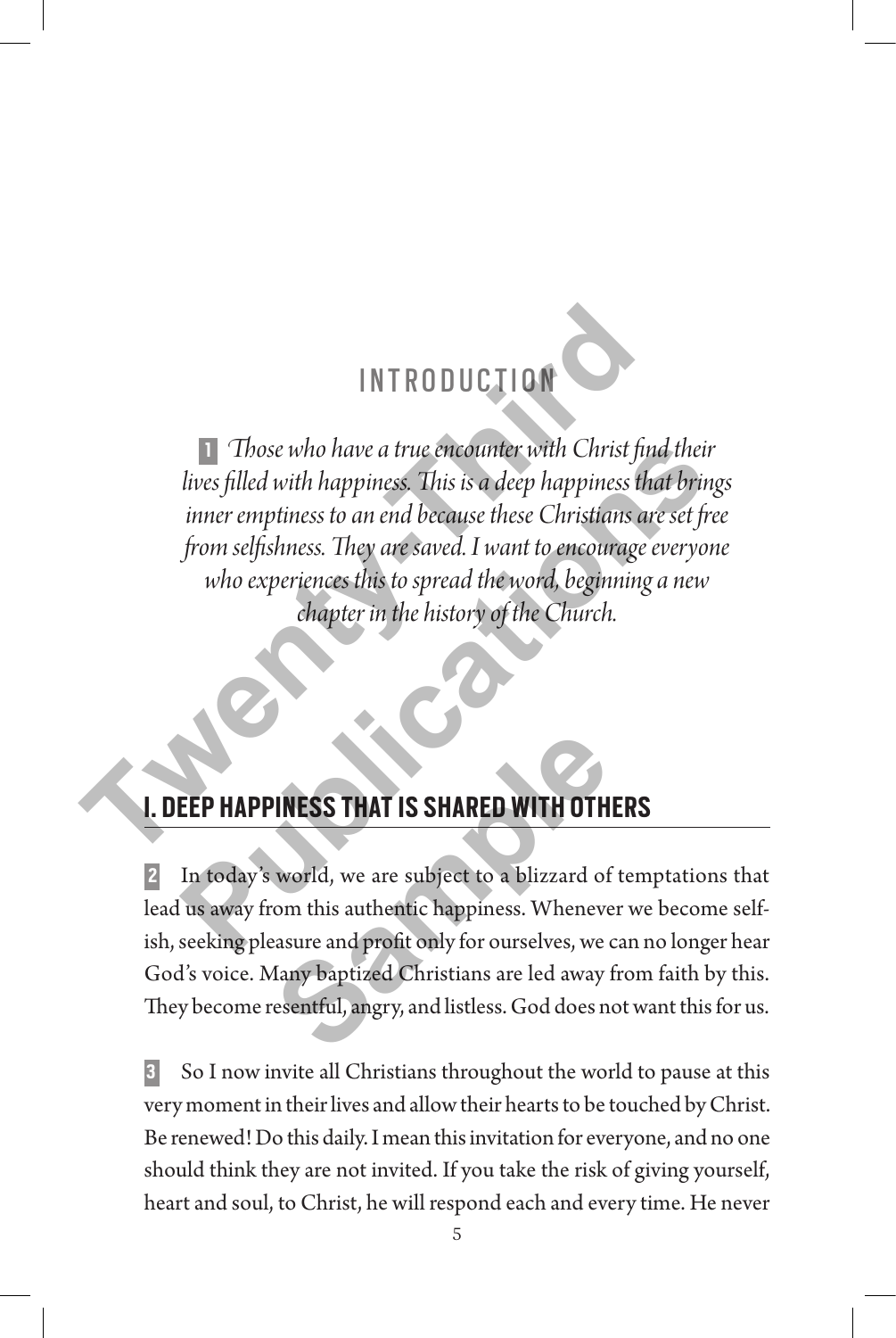disappoints. His arms are open. Don't ever stop returning to Christ with your whole heart. Now is the time.

**Group or personal process**

*Discuss:* What is your experience of "giving your heart to Christ"? How and when do you do that?

*Action:* Pass a cross or other sacred object around the group, person to person. As it comes to each, pray aloud or pray quietly, asking for the grace to offer yourself wholeheartedly to Christ.

Throughout human history, God has promised that we would find happiness in the Messiah. The prophets spoke eloquently about this. "God…will rejoice over you with gladness," Zephaniah wrote. "He will renew you in his love" (3:17). What a fantastic promise! What tender, parental love this is! **Discuss:** What is your experience of "giving your head Christ"? How and when do you do that?<br> **Action:** Pass a cross or other sacred object around the govern to person to sack of the state of the gradient of pray aloud or betwom to person. As it comes to each, pray aloud or pray quietly,<br>sking for the grace to offer yourself wholeheartedly to Christ.<br>hroughout human history, God has promised that we would fin<br>ness in the Messiah. The prophe

 **5** Likewise, in the Gospels we read time and again that knowing Christ leads to happiness. Jesus himself promised it. I am teaching you about self-giving love, he said, so that your own happiness may be complete and full. "I have said these things to you," he said in John 15:11, "so that my joy may be in you, and that your joy may be complete." the Gospels we read time and again that<br>ss. Jesus himself promised it. I am teac<br>he said, so that your own happiness m<br>said these things to you," he said in John<br>pou, and that your joy may be comple<br>tians live like it's al

 **6** Some Christians live like it's always Lent! They forget about Easter. I do realize that some people are suffering greatly and happiness seems far away for them. But even in these cases, it is possible to live with selfgiving love that leads to happiness.

 **7** Not everything we need and want will ever be provided to us. We should not think that happiness will happen only when everything is in place and "correct" in our lives. In part, this is because our culture is good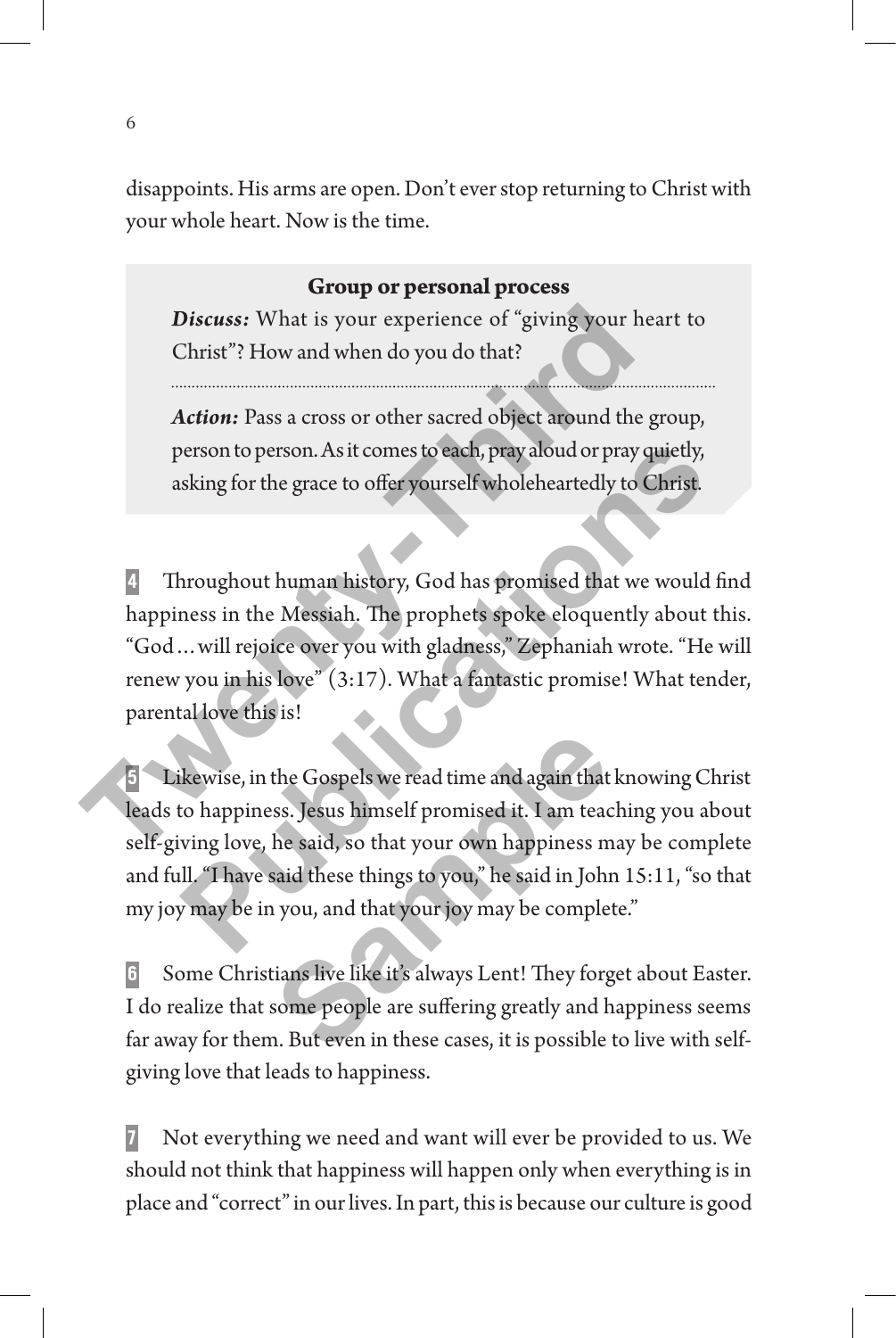at providing fleeting experiences of pleasure, but is not very able to help people be really happy. Nonetheless, I have seen many people, even in the midst of challenging life situations, keep a simple faith alive and allow God to reveal himself. Remember, our faith leads to an encounter with the person of Jesus Christ, and that can happen in any circumstance.

 **8** Only the encounter with Christ leads us away from selfishness and toward self-giving. Only when we imitate Christ and empty ourselves can we know true happiness. And if we have experienced this ourselves, how can we help but tell others about it? This is the inspiration for what I want to tell you in this letter. the person of Jesus Christ, and that can happen in any circu<br>
To Only the encounter with Christ leads us away from sel<br>
toward self-giving. Only when we imitate Christ and emp<br>
can we know true happiness. And if we have ex

#### **Group or personal process**

*Discuss:* How do you hone and refine the art of dying to yourself through self-giving love in your life? To whom are you called to show this love, and how do you do that concretely? How does the practice of self-emptying lead to happiness for you? We know true happiness. And if we have experienced this ourse<br>
Publication for v<br>
Publication for vertical order in this letter.<br> **Proup or personal process**<br> **Piscuss:** How do you hone and refine the art of dying to<br>
your

## **II. Happiness grows when we share our faith**

Everyone who has experienced Christ in this personal way reaches out to tell others about it and leads them to Christ as well. In this way, the good around us grows ever larger. **Sample 19 Set of the SHARE OUR FAITH**<br>
Samples WHEN WE SHARE OUR FAITH<br>
Samples about it and leads them to Christ as<br>
Samples and us grows ever larger.<br>
Samples you to become part of this, I'm offer

 **10** When I invite you to become part of this, I'm offering you authentic happiness in your own life. Your life has meaning only insofar as you give it away. This is your true purpose and destiny. I ask you to speak about your faith with great joy!

 **11** The message that we can be freed from selfishness is not itself new,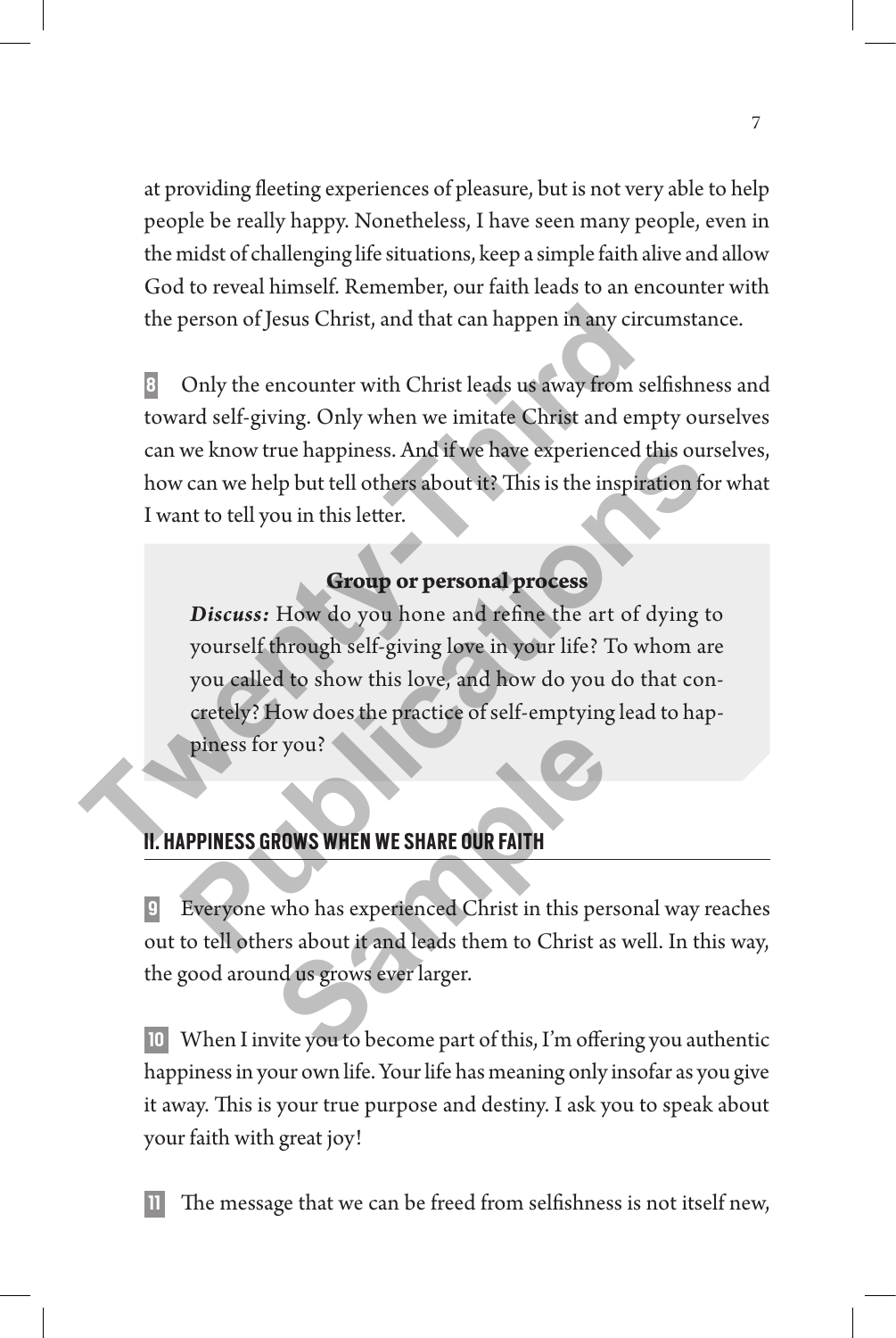but how we announce it can be very fresh and invigorating. In our culture today, it may sound very new, indeed.

 **12** And even though we are going to have to sacrifice ourselves for this work, we must also realize that, first and foremost, it is Christ acting through us. We ourselves are loved first by God; it is God's love that we offer to others. God asks us to give up everything for him, but at the same time, God gives everything to us.

 **13** The work of helping people see how to live in Christ flows from our own memory of having been shown this way ourselves. Remember when it happened to you, that first encounter with Christ? The encounter that really moved your own heart? When you speak to others of this, you speak from that wonderful memory. work, we must also realize that, first and foremost, it is Chip through us. We ourselves are loved first by God; it is God's lo<br>offer to others. God asks us to give up everything for him, but a<br>time, God gives everything t the work of helping people see how to live in Christ flows from o<br>nemory of having been shown this way ourselves. Remember whe<br>pened to you, that first encounter with Christ? The encounter th<br>moved your own heart? When you

#### **Group or personal process:**

*Action:* Create a list of those whom you feel would benefit from hearing the call to follow Jesus, imitating his own self-giving love. Be specific on this list and avoid listing large groups. Try to think about people who live near you, and you may decide to place your own name on this list if you want. call to follow Jesus, imitating his own<br>ecific on this list and avoid listing large g<br>out people who live near you, and you r<br>ur own name on this list if you want.<br>understanding with the search of those who tells others<br>ow

*Private prayer:* Speak to Jesus Christ in prayer, accepting his grace and power to be one of those who tells others about the happiness of living with this love.

#### **III. Speaking of faith in our day and age**

 **14** I write this today on behalf of the whole Church, represented by a group of bishops who met to discuss this in October 2012. They pointed out that speaking of faith like this happens in three principal groups.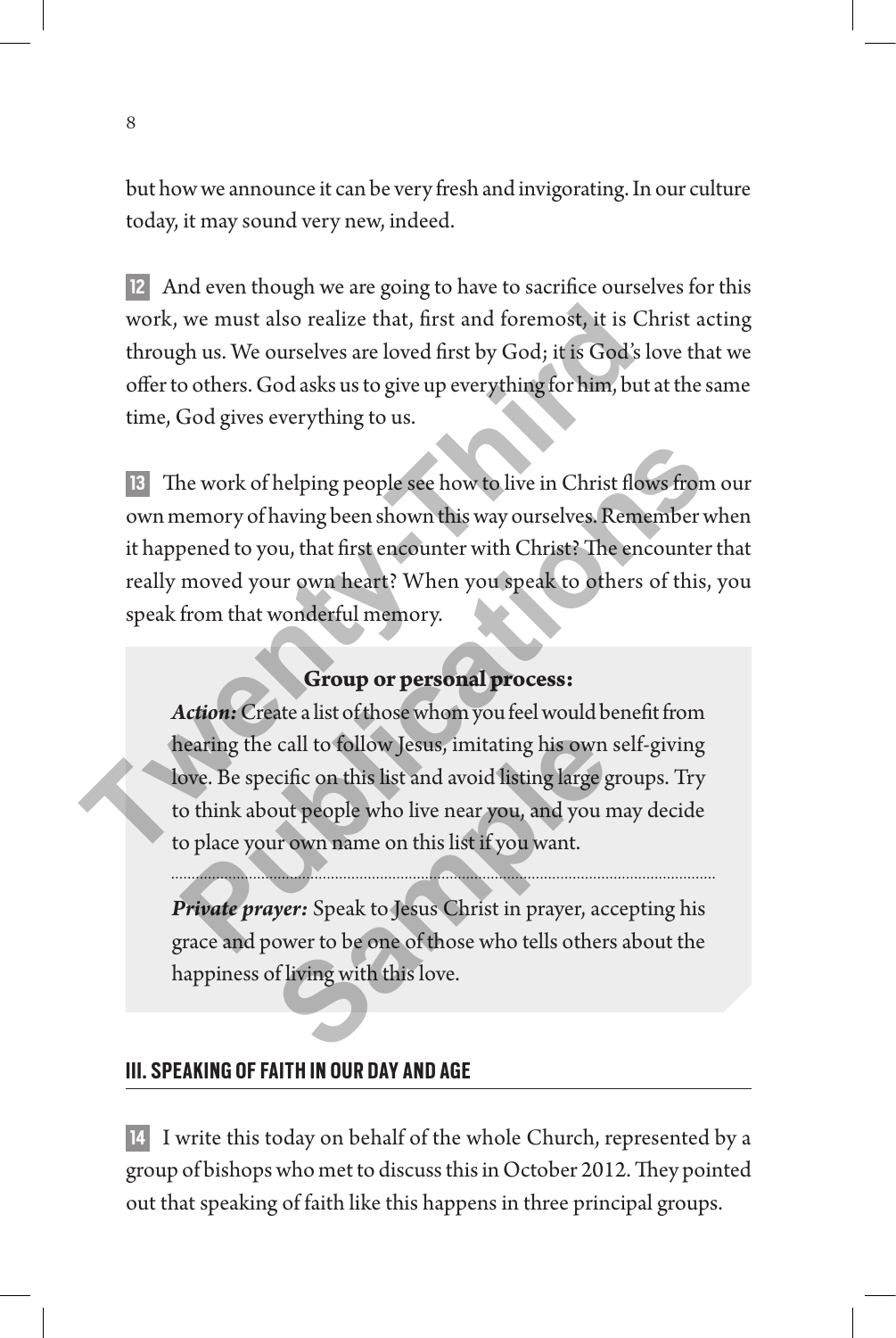**15** First, there is the group whom we usually see at worship, even those we don't see there very often. Second, there is that group of people who are away from the Church pretty much completely. And third are those who have not yet met or known about Christ. Many of these latter ones are quietly seeking God in their own way. They yearn for faith. We want to attract them to us by living our own faith convincingly. In this regard, we want to develop a "missionary pastoral ministry" in the Church.

 **16** These bishops asked me to write this appeal. I have sought advice from many, and I have my own views as well. There are many issues involved, and I can't address them all. I also don't think the pope has the only voice speaking about this; local bishops and others also have a voice.

I plan to present some guidelines and write about how the Church can be reformed in doing missionary outreach, certain temptations that pastoral leaders face, how it is that the whole Church must do this work, the role of the homily, how to include the poor in society, our desire for peace and dialogue, and the spirituality that motivates us to do this work. are quietly seeking God in their own way. They yearn for fail<br>to attract them to us by living our own faith convincingly. Ir<br>we want to develop a "missionary pastoral ministry" in the<br>16 These bishops asked me to write thi These bishops asked me to write this appeal. I have sought ad<br>n many, and I have my own views as well. There are many issue<br>red, and I can't address them all. I also don't think the pope has<br>voice speaking about this; loca

 **18** I am writing this to encourage you to invite people and welcome them in God's name by every activity in your life. by every activity that motivates and the spirituality that motivates and this to encourage you to invite pection<br>anne by every activity in your life.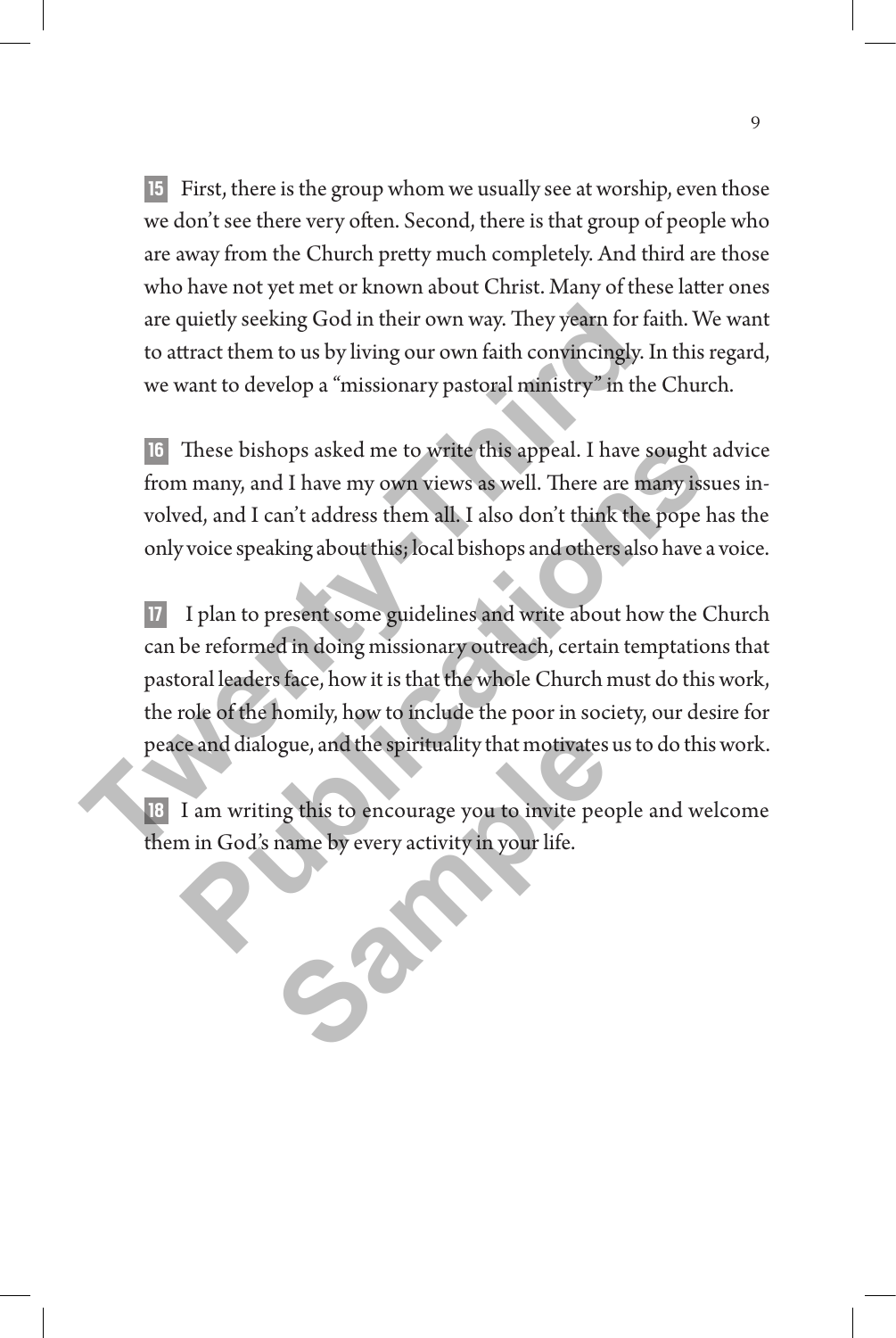# CHAPTER ONE The Churc Missionar Transformat **CHAPTER ONE**<br> **The Church's**<br> **Missionary<br>
Transformation The Church's Missionary**<br> **Publication Christ sent us all to speak about faith.**<br>
Faith that flows from his holy heart:

 **19** *Christ sent us all to speak about faith, faith that flows from his holy heart.*

#### **I. AChurch that goes forth**

 **20** We are all called to go beyond our comfort zones in order to invite others to faith. 21. The happiness we experience comes, like it did for the first disciples, from sharing our faith with others. 22. We speak a word about faith when appropriate, and God does the rest. We can't control how God's word empowers others. 23. Because no one is excluded from God's love, we want to tell everyone about it. We need not fear that we will fail, for God is with us in this. **GOES FORTH**<br> **SAMPLE SECONTRE**<br> **SAMPLE SECONDE SECONDE SUPERIOR**<br>
The appiness we experience corples, from sharing our faith with other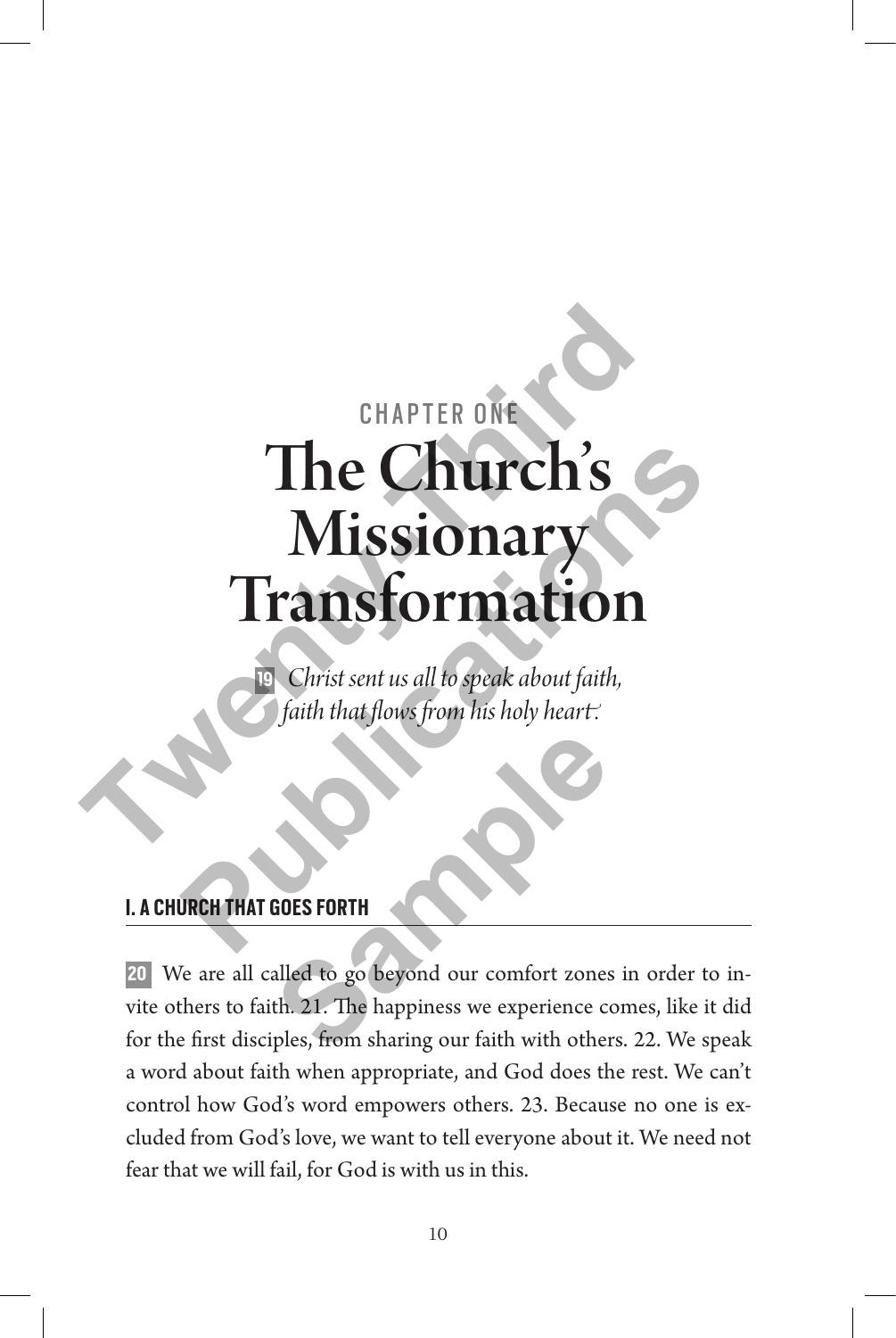**24** We dare to "stand at the crossroads" of our society and let others see what we believe, because God first stood at those crossroads waiting for us and welcoming us with mercy and love. God has forgiven us and we now help others know that. We want to show God's mercy to all. This happens in people's daily lives; we must get out of our churches and down onto the streets for this. There we patiently plant seeds; God makes them grow. We want to do this without annoying others or driving them away from us, but with warmth, humor, and happiness. to all. This happens in people's daily lives; we must get<br>churches and down onto the streets for this. There we pat<br>seeds; God makes them grow. We want to do this withou<br>others or driving them away from us, but with warmth

#### **Group or personal process**

*Discuss:* When the right moment arises in our relationships with others, Pope Francis is asking us to speak about how faith fills our lives with meaning. Give an example of a time when you did this in the past, or a time when you could have but failed to do so. **Publication**<br> **Publications Compare Space Space Space Space Space Space Space Space Space Space Space Space Space Space Space Space Space Space Space Space Space Space Space Space Space Space Space Space Space Space Space** 

#### **II. Pastoral activity and conversion to Christ**

 **25** It's no longer enough merely to run a well-managed church. 26. The Church herself must be re-invited to give itself to God. Structures can sometimes hinder us, and we have a lot of structure. Every structure we have must be at the service of the Gospel, or else we should renew it. It was Vatican II that called us to this. **TIVITY AND CONVERSION TO CHRIST**<br>ger enough merely to run a well-manage<br>f must be re-invited to give itself to Go<br>ider us, and we have a lot of structure. If<br>t the service of the Gospel, or else we s<br>that called us to thi

 **27** I dream of a "missionary option" in the Church, making us more inclusive, more open, and more filled with the desire to go out there and welcome God's people in through the doors. 28. A key part of this must be the local parish. The parish must be in real contact with the homes and lives of its people. The parish is a true community of communities; each home is a place where people can be invited to faith. 29.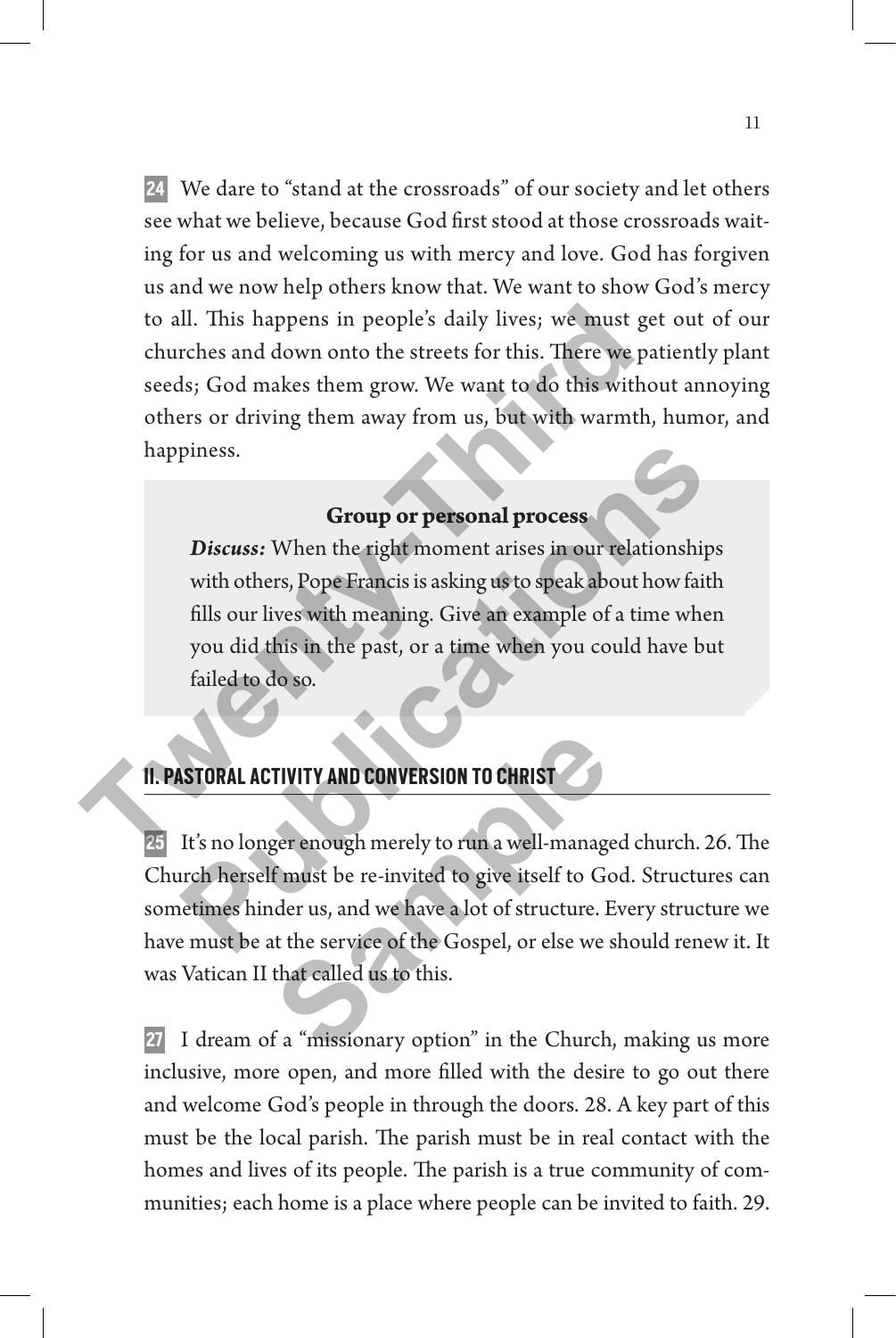Other small communities are also arising today, and we encourage them to stay connected with their parishes.

 **30** Local churches must always be in the process of renewal and reform in order to stay faithful to the mandate to invite and welcome in God's name. 31. The local bishop must foster this himself. Sometimes he leads, and other times he simply takes his place among the people of God. He must listen closely to his people. 32. I, too, as the pope must do this. I am indeed open to suggestions that can help us all be more effective in our work. The whole central office of the Church needs this reform as well; we have had too much centralization, and I see a need to decentralize the Church. form in order to stay faithful to the mandate to invite and w<br>God's name. 31. The local bishop must foster this himself. S<br>he leads, and other times he simply takes his place among the<br>God. He must listen closely to his pe

 **33** In short, we must all abandon old attitudes or the idea that we have tried something once that did not work well. I call on everyone to be bold and creative in finding ways to invite and welcome in God's name. We have to work together to find the means of doing this! Let's rethink the structures, style, and methods of our work. But in all this, let's continue to work closely together as a single, unified Church. **Publication Solution** Solution that the publicant set of the Church needs the as well; we have had too much centralization, and I see a need tralize the Church.<br>
A sawell; we have had too much centralization, and I see a

#### **III. From the heart of the Gospel**

 **34** In our day and age, with lightning-fast communications, certain things we teach may be taken out of context or misunderstood. We should not think that everyone understands the background of our teachings. 35. It isn't our task to be obsessed with insistently teaching a disjointed set of doctrines. We must concentrate on the essentials, on what is most appealing and beautiful in our message. The rest will follow. 36. As we taught at Vatican II (Decree on Ecumenism, #11), some of the truths we hold are closer to the heart of the Gospel than others. 37. Likewise, moral teaching also includes matters that are more central to the Fig. and methods of our work. But in a<br>
Sely together as a single, unified Churc<br> **RT OF THE GOSPEL**<br>
and age, with lightning-fast communi<br>
may be taken out of context or mist<br>
k that everyone understands the bacl<br>
isn't o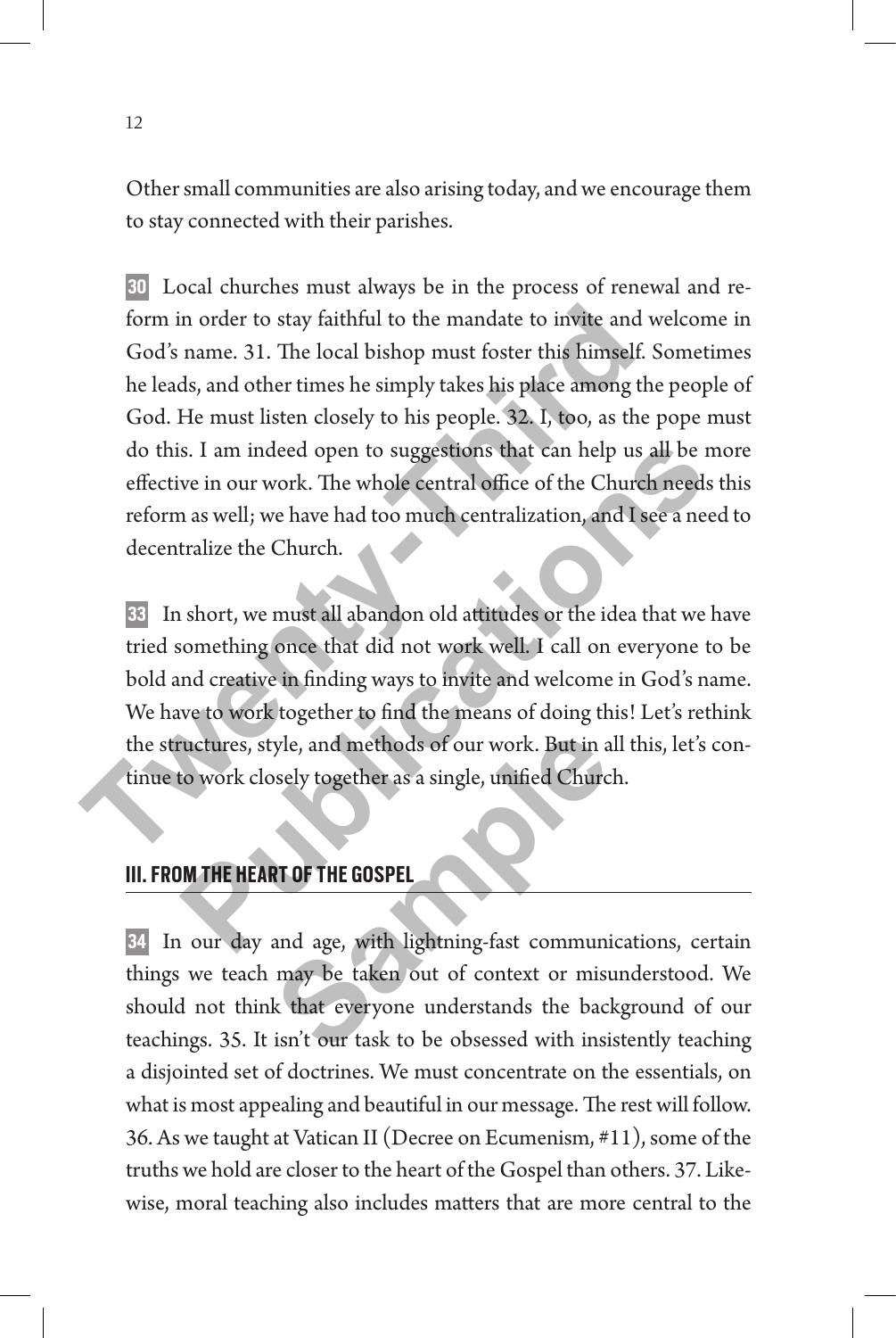Gospel and those that are less so. Works of love toward one's neighbor are very central, for example. Mercy remains the greatest virtue.

**38** Those who speak on behalf of the Church must have balance in this regard. For example, if a homilist speaks repeatedly about temperance but fails to speak about charity or justice, he is out of balance. The same is true when we speak more about law than about grace, more about the structures of the Church than about Christ, or more about the pope than about the Word of God.

 **39** Those who homilize can know they are faithful to the Gospel if this hierarchy of truths is evident in their words. Before all else, the Gospel invites us into a relationship with the God of love; it invites us to see God in others. If this invitation radiates from what we say, we can trust we are near to the heart of the Gospel and all else will follow. If not, our message becomes dry and lifeless. regard. For example, if a homilist speaks repeatedly about<br>but fails to speak about charity or justice, he is out of balance<br>is true when we speak more about law than about grace, mo<br>structures of the Church than about Chr **Propertional CONTERT ANCH CONDUCTER CONSUMBED INTO SERVIDE A Those who homilize can know they are faithful to the Gospel if archy of truths is evident in their words. Before all else, the Gospel is the sum of a relationsh** 

### **IV. A mission undertaken by human beings with limits**

 **40** The Church herself must grow in her understanding of what all this means and how to accomplish it. We should consult the social sciences, continue to study modern issues, and pay attention to differing currents of thought. Those who want mere doctrine, pure and simple, will find this challenging. But the Gospel offers inexhaustible riches, and it requires various approaches to embrace them all. **SIDERTAKEN BY HUMAN BEINGS WITH LIMITS**<br>
Shakes the pust grow in her understanding we to accomplish it. We should consult the understanding modern issues, and pay attention to toose who want mere doctrine, pure and all, B

 **41** We are challenged today to restate the abiding truths of our faith in modern terms. As Pope John XXIII said in his opening address at the Council, "The deposit of the faith is one thing…the way it is expressed is another." The meaning of words changes over time and people don't always hear the truth if we use only the old ways of speaking.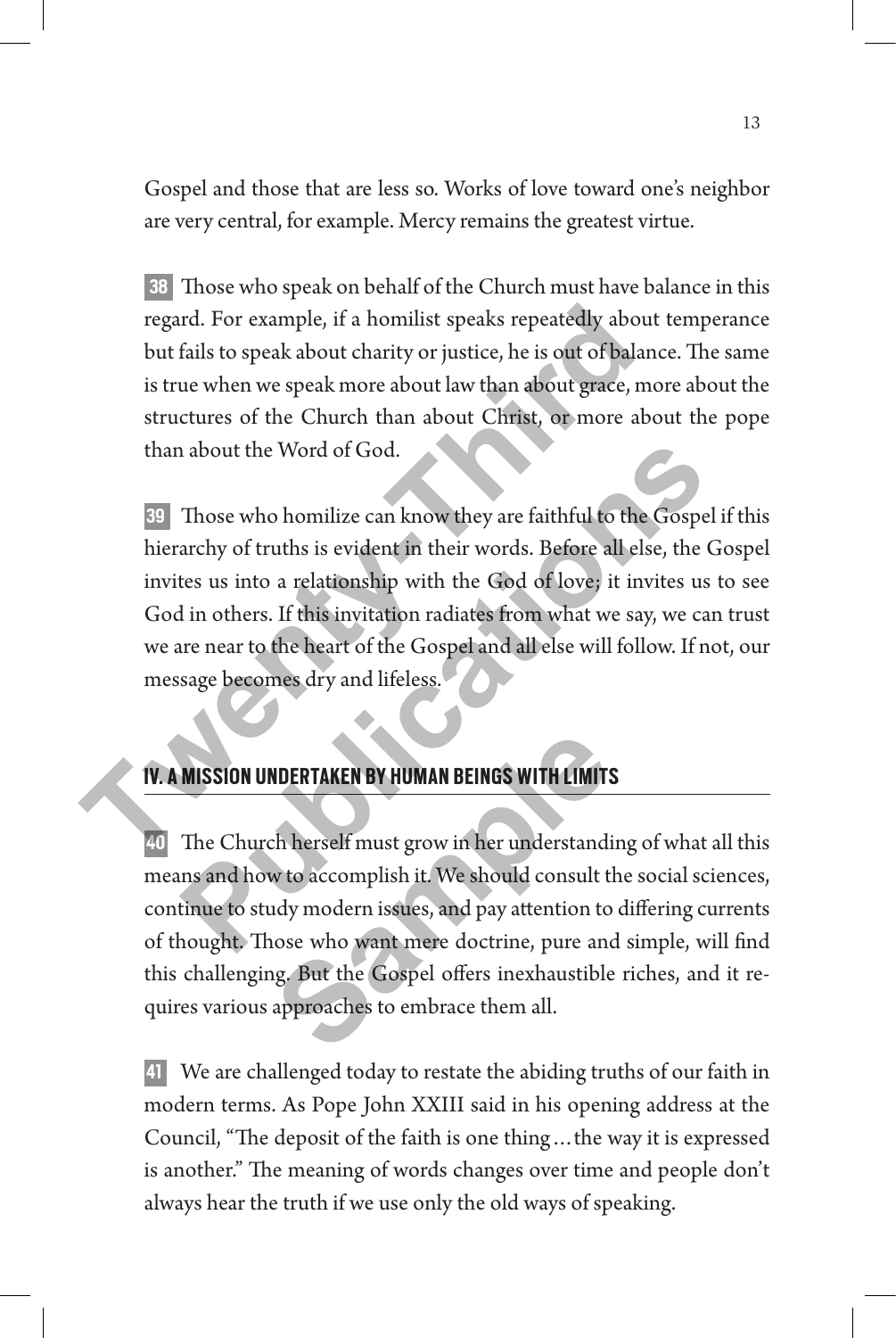**42** Having faith always means dying to self, so some people may never be able to accept it. But when people see us living our faith convincingly, they are better able to follow.

 **43** Certain of our customs have become out of date today; they aren't understood or appreciated by modern men and women. We should examine these and update them. We should not lay burdens on people by demanding they follow out-of-date practices.

 **44** Those who pastor others in the faith, guiding them in pastoral ministry, should do so with mercy. The circumstances of one's life may have a great impact on one's ability to follow the precepts of the Church. Mercy. Mercy. It is the way we attract others to the faith. This includes the confessional, which should produce joy, not fear. Affirm every small step a person takes, because God's love is at work in people regardless of their failings. 43 Certain of our customs have become out of date today;<br>
understood or appreciated by modern men and women. We<br>
amine these and update them. We should not lay burdens on<br>
demanding they follow out-of-date practices,<br>
44 T hose who pastor others in the faith, guiding them in pastoral mi<br>
should do so with mercy. The circumstances of one's life may had<br>
t impact on one's ability to follow the precepts of the Churc<br>
7. Mercy. It is the way we

 **45** Because passing on the faith happens using human words, actions, and situations, we must be careful not to become rigid or closed off. The Spirit is working even in the "mud of the streets."

#### **V. A mother with an open heart**

 **46** If we are truly a Church "going forth," then our doors must be open. We must not rush out aimlessly, but act with patience when the time is right. Like the father of the prodigal son, we must always watch and wait. Sing on the faith happens using human<br>
re must be careful not to become rigid of<br>
even in the "mud of the streets."<br> **AN OPEN HEART**<br> **SAM OPEN HEART**<br> **SAM OPEN HEART**<br> **SAM OPEN HEART**<br> **SAM OPEN HEART**<br> **SAM OPEN HEART** 

 **47** When I say that the doors of the Church should be open, I mean that the doors should, literally, be open to allow anyone moved by the Spirit to pray. They should also be open in the sense that our hearts are open to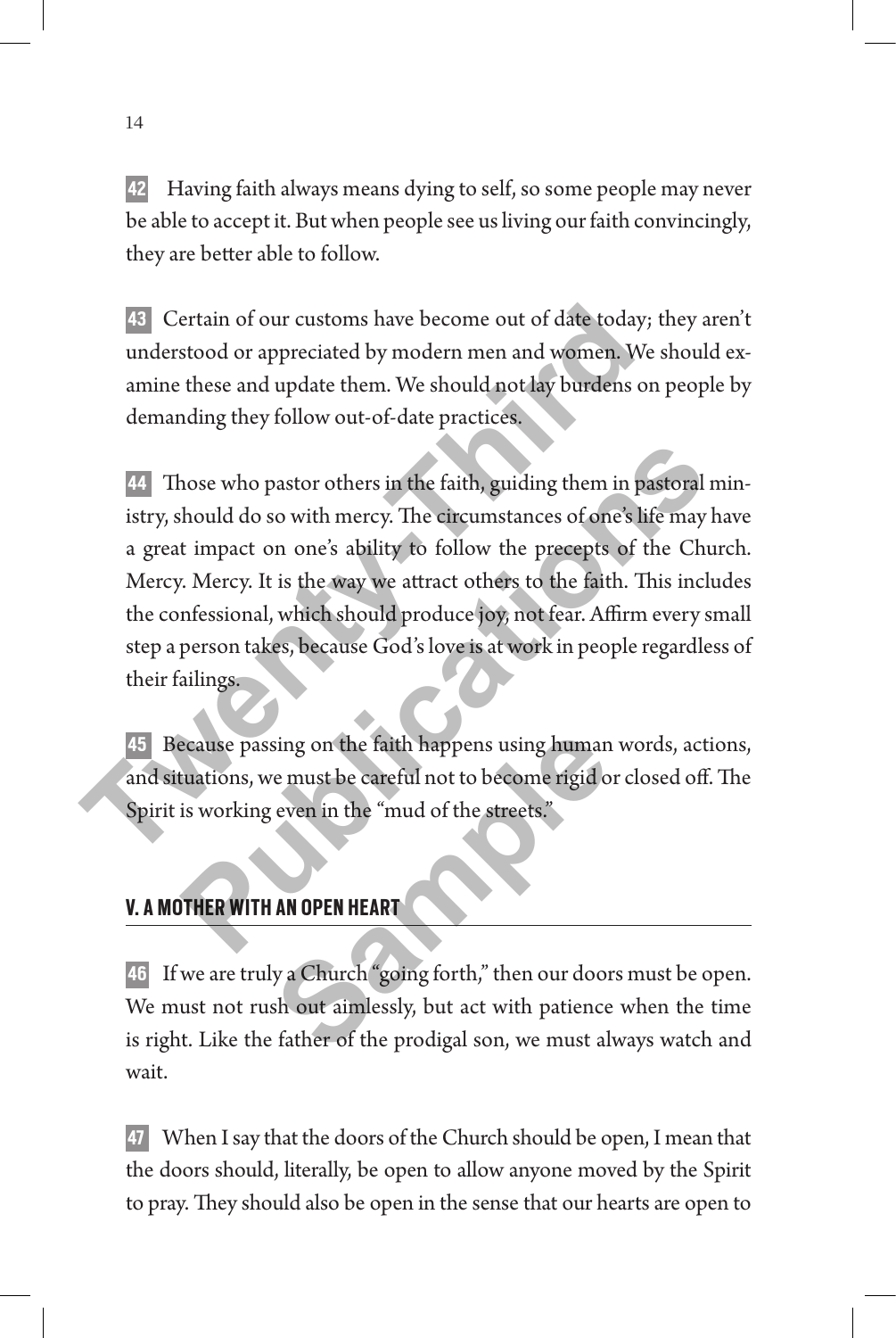anyone who comes to us. This is true for baptism, but also for Eucharist. The Eucharist is not an award for good behavior; it is a "powerful medicine and nourishment for the weak." We should consider the pastoral consequences of this but be bold in our actions. God gives grace; we don't.

 **48** If we are to do this work of spreading the faith, there is no doubt that we must make it available to all, and especially to the poor and the sick, to those usually despised and rejected. There is simply no doubt about this.

 **49** So let us go forth to offer people life in Christ. Teach them the art of self-giving love. I know it will be messy, but, as I have often said to the priests in my native Buenos Aires, I prefer a church that is bruised and dirty but out on the streets to one that is safe and sound, hiding behind its own doors. If anything should bother us, it's not that the Church is bold and reckless in love, but that so many people are living without the comfort of knowing about the self-giving, self-emptying love of Christ. Our fear, if we are to have a fear, is not that we might go astray but that we might remain shut up in our ancient customs, being harsh judges of others, while the people of God wait at our gates, starving for the food we can give them. As Jesus put it, "Give them something to eat" (Mark 6:37). **The axist of the set of the set of the set of the set of the set of the set of the set of those usually despised and rejected. There is simp about this.<br>
<b>The set of the set of the set of the set of the set of the set of** ut this.<br>
So let us go forth to offer people life in Christ. Teach them the<br>
elf-giving love. I know it will be messy, but, as I have often said to<br>
sts in my native Buenos Aires, I prefer a church that is bruised<br>
y but o are to have a fear, is not that we might go<br>shut up in our ancient customs, being ha<br>eople of God wait at our gates, starving f<br>esus put it, "Give them something to eat<br>**Group or personal process**<br>The chief way we pass on

#### **Group or personal process**

*Discuss:* The chief way we pass on the faith is in our daily lives, speaking of our own faith when the right moment arises. How can your parish support you in doing this?

What do you think are the main reasons why the Church would "close its doors" to people? Talk about both meanings of that phrase.

Pope Francis dreams of a "missionary option" in the Church (#27 and following). In your own words, what does this dream lead us to do and become?